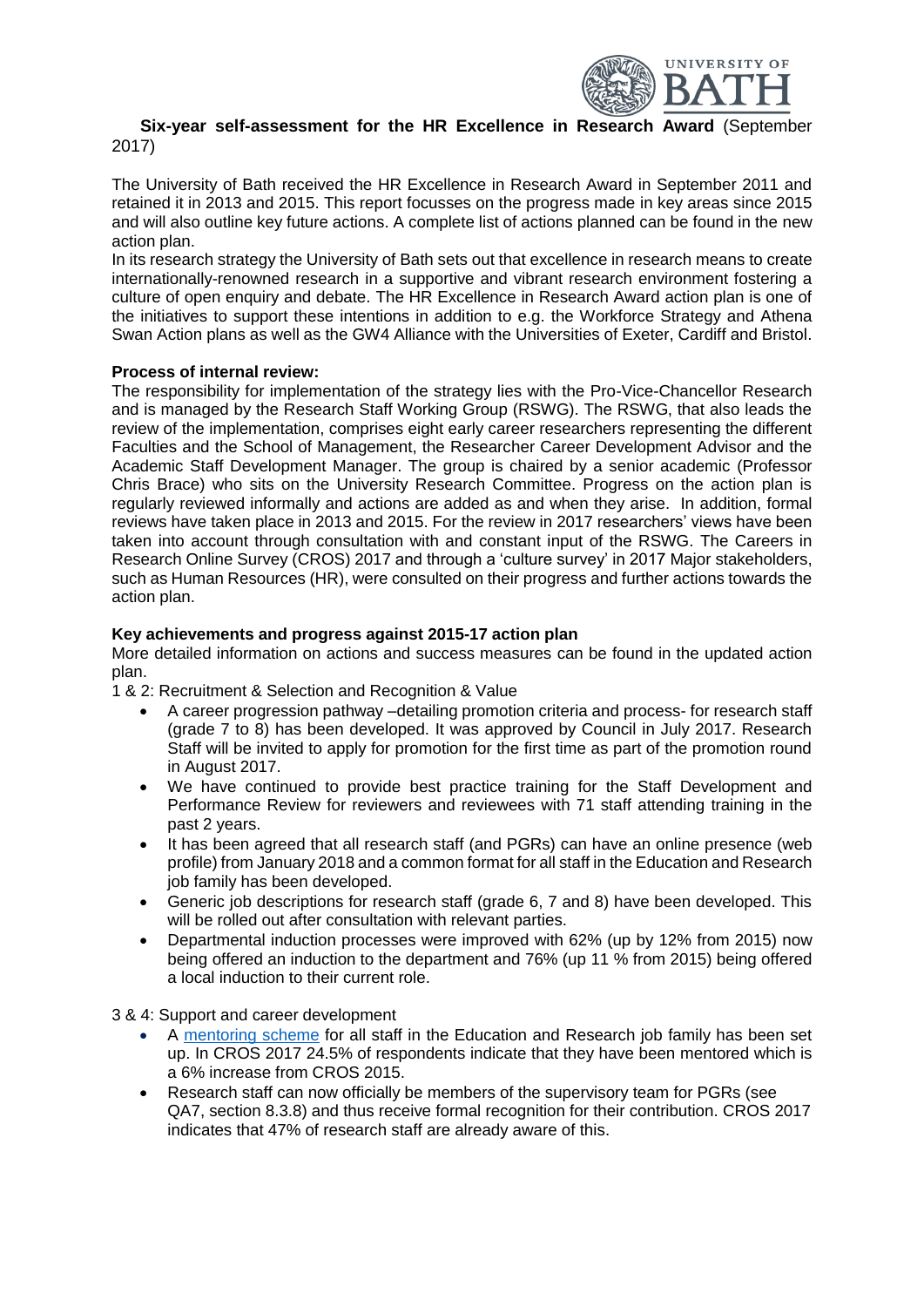

- The Research Innovation service (RIS) offers monthly 'Shut up & Write' sessions. These are advertised regularly to research staff via email and twitter and usually at least 1 out of 6 participants is a member of research staff.
- RIS have started to run two day grant/fellowship writing retreats. Participants for these events are selected after application to take part. 11/68 participants were research staff.
- The Faculties of Science and Engineering & Design have run 6 months long programmes for selected early career research staff to develop/start developing fellowship proposals. Satisfaction with the programme was high.
- QA9 (Quality Assurance Code of Practice for Professional Development and Recognition for all staff and students who teach) was updated to explicitly include support and development for research staff who teach. 12% more staff state in CROS 2017 that they have undertaken teaching or lecturing responsibilities compared to CROS 2015.
- The Centre for Learning and Teaching has introduced a 1 day 'Introduction to teaching' workshop for research staff. The workshop received excellent feedback and was well attended.
- New terms of reference for the Departmental Research Staff Co-ordinators have been drawn up and rolled out across the Faculties. They clarify the role of the Co-ordinators including their role in induction, helping find research staff a mentor and monitoring of Staff development and Performance Review participation.
- The University has appointed 18 50<sup>th</sup> Anniversary Prize Fellows. These positions aim to enable early career academics to get a flying start to their research careers. Prize Fellows start with two years research time and development activities as part of a cohort, and then move on to the usual probationary requirements for academic staff.
- [A GW4 Crucible](http://gw4.ac.uk/developing-our-staff/gw4-crucible/) programme,building on previous SouthWest Crucible programmes, for 30 talented future research leaders across the GW4 Universities was run in 2017. The programme received excellent feedback. One member of research staff that took part has since been offered a lectureship position at Bath. Further GW4 Crucible programmes are planned for the future.

6: Equality and Diversity

- The University continues to implement the Athena Swan principles and had applied for reaward.
- 9 University Departments (compared to 2 in 2015) now hold a departmental Athena Swan Bronze award. 5 of these departments are now working towards a Silver Award. All remaining departments (including non-STEM ones) are working towards a Bronze Award submission.
- As part of the 50<sup>th</sup> Anniversary a  $1$  day event to celebrate women STEM was held .It was a successful event, attended by around 150 staff from across the University, with internal and external speakers.

# **Strategy beyond 2017**

An updated action plan has been developed based on feedback from CROS 2017, an internal culture survey aimed at research staff and feedback from the Research Staff Working Group as well as HR

The main actions are as follows (additional actions can be found in the action plan for 2017-2020)

#### 1 & 2: Recruitment & Selection and Recognition & Value

The University has an ongoing commitment to recruit and retain the best researchers from diverse backgrounds. In addition to the points below the University is currently reviewing its induction process for all staff:

- Develop shared vision for research staff at the University of Bath
- Continue to improve departmental induction process for research staff by establishing a working group to develop a University wide induction guide for research staff, to be used in departments